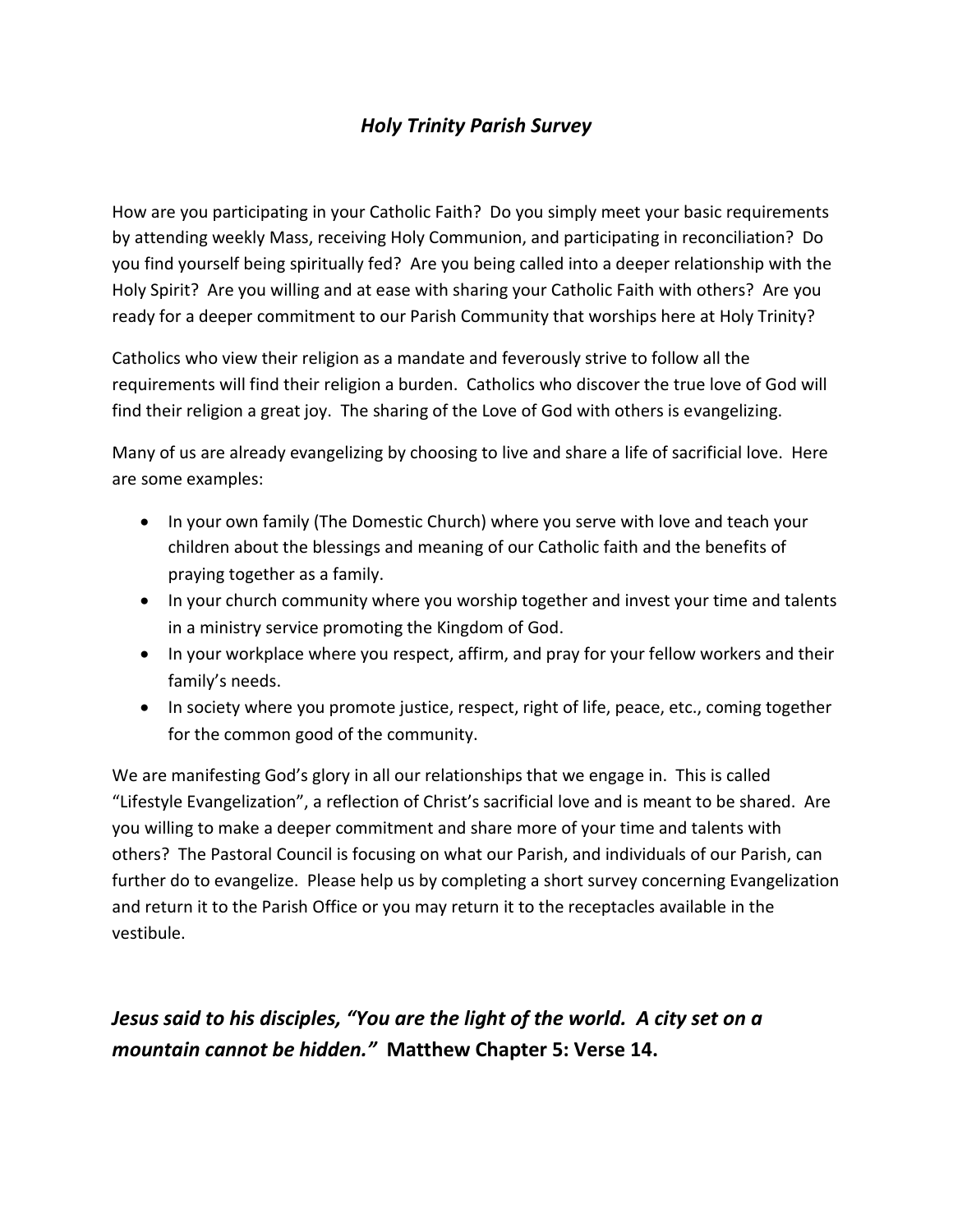The following are questions for self-reflection on your personal evangelization. These will not need to be returned to the Parish.

- 1. Am I aware that I am the primary teacher/example to my children and family members in the way of our Catholic faith?
- 2. Am I, as an individual, prepared to willingly work with others to promote evangelization by doing whatever favors human dignity and resisting the unjust?
- 3. Do I participate in public activities which promote the core principles of our faith? (Right to life, prayer chains, support of traditional marriage definition, etc…)
- 4. Do I as a parishioner believe the Gospel is still relevant and as an evangelizer I proclaim it effectively?
- 5. Do I know what Christ expects of me, what my response is to what Christ is asking, and am I willing to fully participate?
- 6. Do I regularly receive the Sacraments of our Church?
- 7. Do I reach out to welcome all members, newcomers, and visitors to Holy Trinity?

The following are questions for parish evangelization. These need to be returned to the parish.

What more can we do as a parish:

- 1. To further promote evangelization?
- 2. To further enhance our sacred liturgies and atmosphere?
- 3. To help teens and young adults to learn and grow in their faith?
- 4. To further advocate and support Catholic social teachings?
- 5. To reach inactive Catholics and the un-churched?

Optional: Name:

Phone Number:

*(May use the back for additional space)*